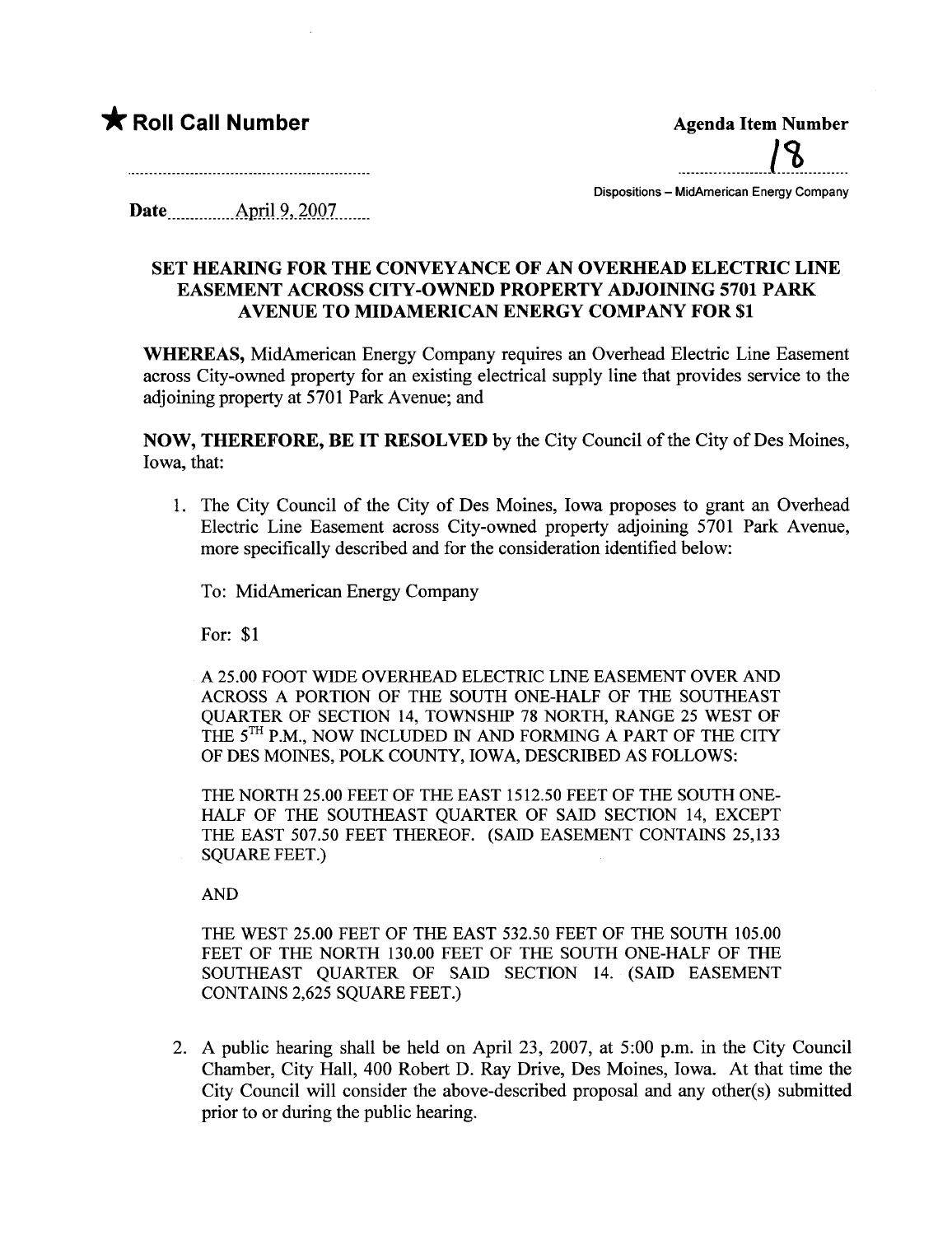

- 3. The City Clerk is hereby authorized and directed to publish notice of said proposal and hearing in the form hereto attached, all in accordance with code section 362.3 of the Iowa Code.
- 4. There will be no proceeds associated with the conveyance of this Overhead Electric Line Easement.

Moved by to adopt.

APPROVED AS TO FORM:

 $r_{n}$   $\sqrt{h}$  and  $r_{n}$ 

Ann DiDonato Assistant City Attorney

| <b>COUNCIL ACTION</b> | <b>YEAS</b> | <b>NAYS</b> | <b>PASS</b> | <b>ABSENT</b>   | <b>CERTIFICATE</b>                                                                                   |  |  |  |
|-----------------------|-------------|-------------|-------------|-----------------|------------------------------------------------------------------------------------------------------|--|--|--|
| <b>COWNIE</b>         |             |             |             |                 | I, DIANE RAUH, City Clerk of said City hereby                                                        |  |  |  |
| <b>COLEMAN</b>        |             |             |             |                 |                                                                                                      |  |  |  |
| <b>HENSLEY</b>        |             |             |             |                 | certify that at a meeting of the City Council of<br>said City of Des Moines, held on the above date, |  |  |  |
| <b>KIERNAN</b>        |             |             |             |                 | among other proceedings the above was adopted.                                                       |  |  |  |
| <b>MAHAFFEY</b>       |             |             |             |                 |                                                                                                      |  |  |  |
| <b>MEYER</b>          |             |             |             |                 | IN WITNESS WHEREOF, I have hereunto set my                                                           |  |  |  |
| <b>VLASSIS</b>        |             |             |             |                 | hand and affixed my seal the day and year first<br>above written.                                    |  |  |  |
| <b>TOTAL</b>          |             |             |             |                 |                                                                                                      |  |  |  |
| <b>MOTION CARRIED</b> |             |             |             | <b>APPROVED</b> |                                                                                                      |  |  |  |
|                       |             |             |             | Mavor           | City Clerk                                                                                           |  |  |  |